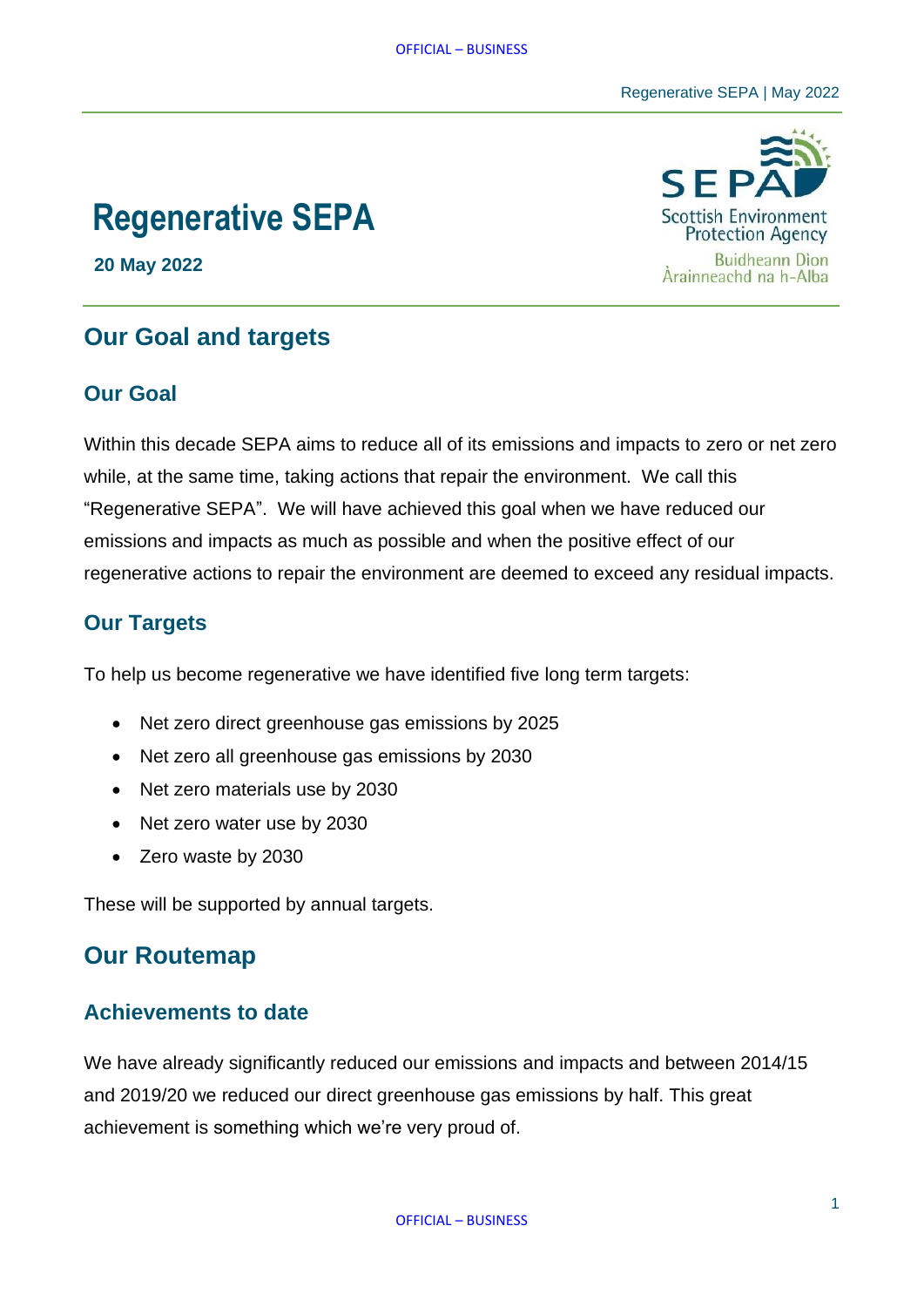We now need to build on this by working quickly to address all of our environmental impacts.



# **Next steps**

Over the next 2 years our work will focus in the following areas:

- Aim 1: To fully understand our main emissions and impacts and establish ways to measure them
- Aim 2: To set SEPA up for successful long term delivery of regenerative actions that reduce our impacts and emissions
- Aim 3: To continue to take actions that reduce our emissions and impacts where we can.